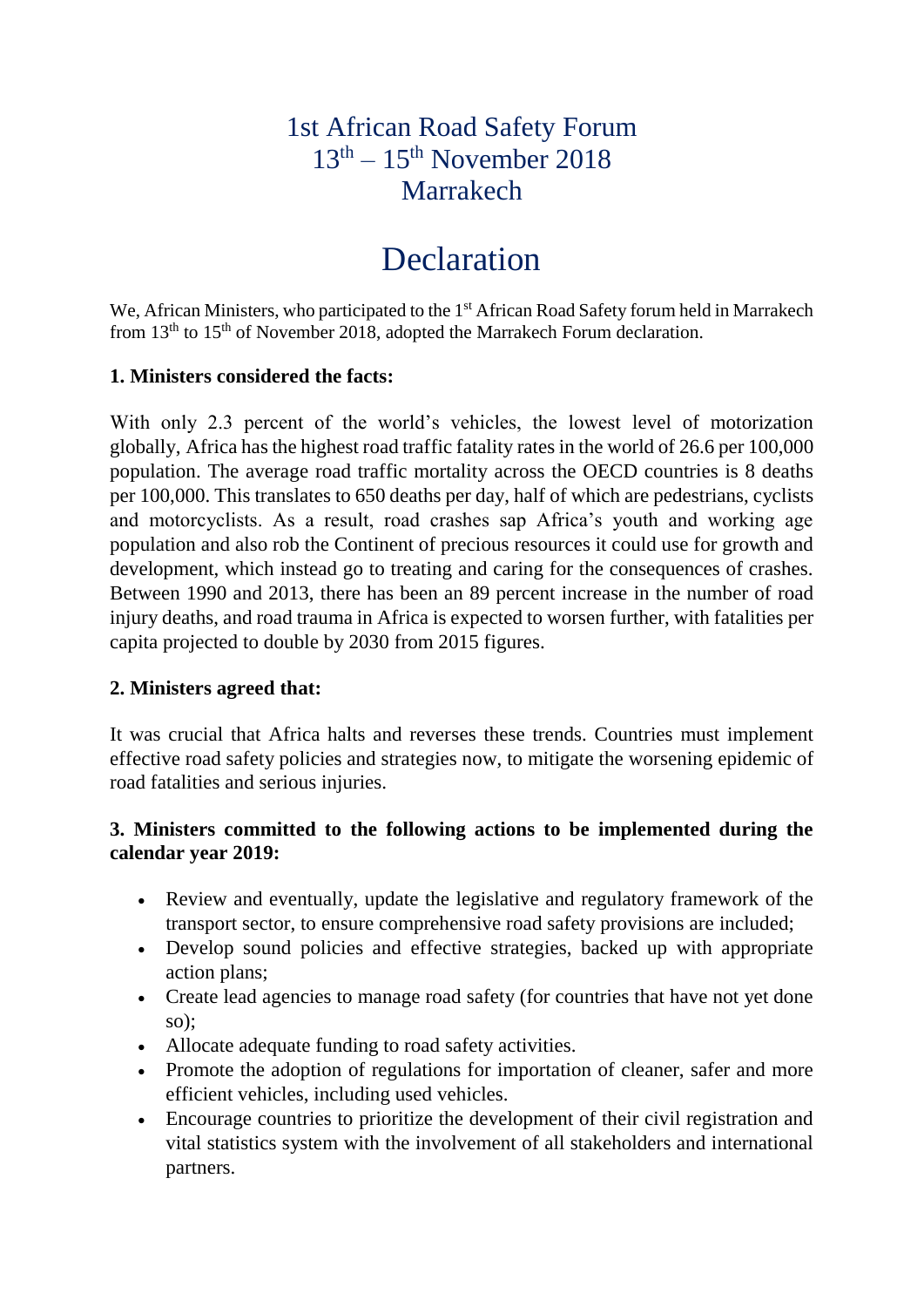• Encourage countries to promote partnership with civil society as a key player in the implementation of national road safety strategy.

**4. Ministers acknowledged** that it was not possible to improve safety effectively without significant funding, and such funding is well justified by the benefit/cost ratios of evidence-based road safety actions, as well as the human, social, and economic costs of crashes.

**5. Ministers**, **therefore, committed** to funding all aspects of Road safety, beyond the funding of the road safety lead agency operational costs: infrastructure, vehicle safety, speed management, effective behaviour changes and post-crash care.

# **6. Mayors committed to the following:**

Steady economic growth (about 5% overall) in most African countries leads to unprecedented growth in urbanization (4.5%) and motorization in their cities. 472 million live in urban areas in Africa, and this number is expected to double over the next 25 years. Among challenges that emanate from this rapid urbanization, resulting from rural-urban migration and an increasing population, are traffic congestion and road crashes. Traffic congestion costs about 850 billion USD and road crashes about 518 billion US\$. With 70% of the total fleet vehicles in average registered in urban centers, Africa has a big share of this financial burden. Exposure to road traffic injury is increasing at a rapid rate. Fatalities are rising in our cities as a result of increasing populations in expanding cities where growth is not being matched by increases in sustainable transport services. The victims are most among vulnerable people (pedestrians, cyclists, etc.) and include notably the youth (15-24 years). SSATP has shared the experiences with Addis and Accra. As a matter of fact, been working alongside the Bloomberg Initiative on Global Road Safety to support the city administrations in Accra and Addis Ababa to tackle the issue. SSATP began this work with the City of Addis Ababa in 2016, assisting the city to prepare a road safety strategy to guide its efforts through to 2030. SSATP is also carrying on this work with the Accra Metropolitan Assembly during 2018. In fact, the Mayor of Accra launched the Accra Road Safety Strategy 2018-2030 on Tuesday 30 October. Building on these experiences, Mayors have committed to:

- Ensuring equity of use of public space and sidewalks on urban roads for all road users with special emphasis on pedestrian safety
- Promote mass transport systems to favour shift from private cars to public transport
- Create dedicated routes/lanes for bicycles and motorcycles
- Take the lead at local level on ownership for awareness campaigns and law enforcement.

# **7. Regarding the African Road Safety Observatory:**